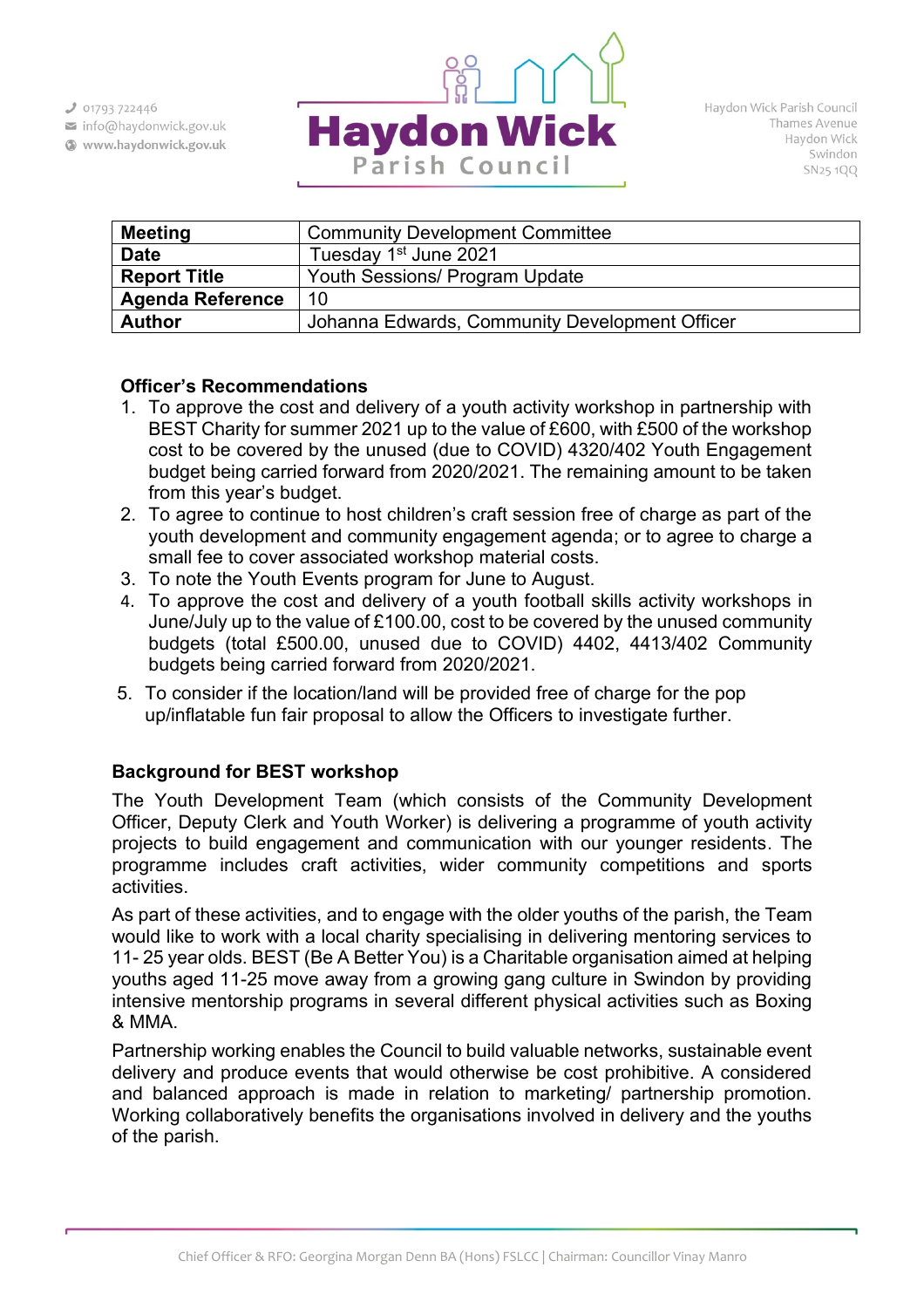### **BEST Workshop Details**

#### **Overview**

A taster session will be set-up, providing 25 young adults in the Haydon Wick community the opportunity to learn new skills such as: kickboxing, circuit training and boxing.

#### **Workshop Selection**

The workshop will be shared on social media and the Council website, local secondary schools will be contacted and PSCO teams for recruitment selection, in addition to our own Youth Worker recommendations and recruitment.

#### **Survey**

The session will be used to survey the participants for future project developments, and to engage regarding the development of a Youth Forum.

#### **Costs**

This one-off bespoke workshop will cost approx. £570 to deliver – a breakdown of these costs is available upon request. It is suggested that £500.00 of the cost of this workshop is taken from the unused (due to COVID) 4320/402 Youth Engagement budget being carried forward from 2020/2021. The remaining amount to be taken from this year's budget.

| <b>APRIL</b>  | <b>EVENT</b>                          | <b>AGE</b>   | <b>NUMBERS</b> | <b>LOCATION</b>           | <b>COST</b>                  | <b>NOTES</b>                                                                                                               |
|---------------|---------------------------------------|--------------|----------------|---------------------------|------------------------------|----------------------------------------------------------------------------------------------------------------------------|
| <b>W/C 19</b> | Sunflower<br>Community<br>Competition | All          | Unlimited      | Council<br><b>Offices</b> | Staff time<br>&<br>materials |                                                                                                                            |
| <b>W/C 26</b> | <b>Rock</b><br>Painting               | $4 - 12$     | 12             | Council<br><b>Offices</b> | Staff time<br>&<br>materials |                                                                                                                            |
| <b>MAY</b>    | <b>EVENT</b>                          | <b>AGE</b>   | <b>NUMBERS</b> | <b>LOCATION</b>           | COST                         | <b>NOTES</b>                                                                                                               |
| <b>W/C 10</b> | May<br>Kickabout<br><b>Madness</b>    | $7 - 11$ yrs | $35 +$         | <b>Trent Road</b>         | Youth<br>Worker<br>time      | Community<br>Group<br>providing<br>equipment,<br>coach time<br>and<br>facilitator<br>time FOC<br><b>Attendees</b><br>$50+$ |
| <b>W/C 17</b> | May<br>Kickabout<br><b>Madness</b>    | $7 - 11$ yrs | $35 +$         | <b>Trent Road</b>         | Youth<br>Worker<br>time      | As above.<br><b>Attendees</b><br>$50+$                                                                                     |
| <b>W/C 24</b> | May<br>Kickabout<br><b>Madness</b>    | $7 - 11$ yrs | $35 +$         | <b>Trent Road</b>         | Youth<br>Worker<br>time      | Postponed<br>to Monday<br>7 <sup>th</sup><br>June<br>2021<br>due                                                           |

# **Youth Events Program Update**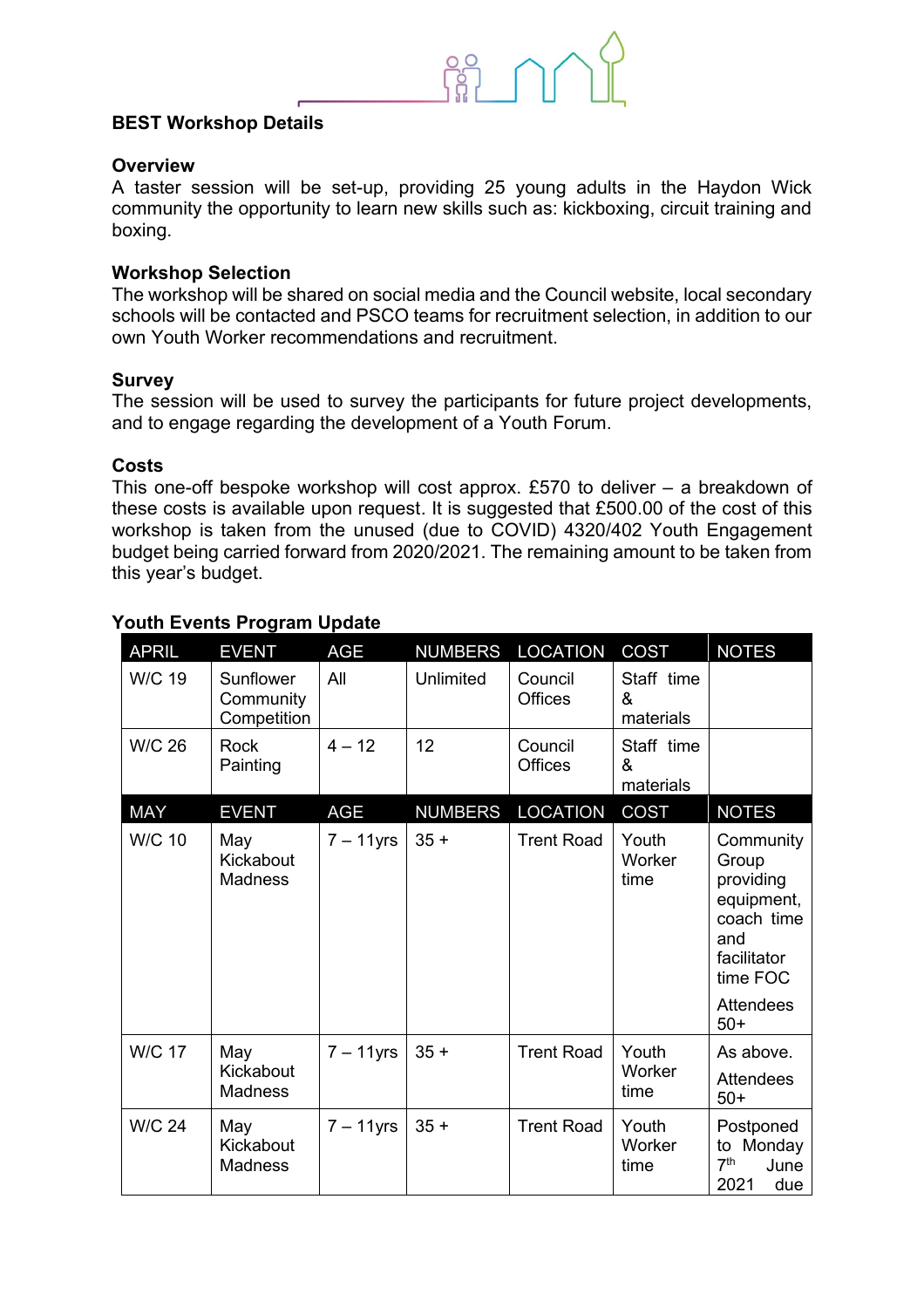

|                          |                                                             |                                |                |                                                 |                                | to<br>heavy<br>rain fall.                                                                                |
|--------------------------|-------------------------------------------------------------|--------------------------------|----------------|-------------------------------------------------|--------------------------------|----------------------------------------------------------------------------------------------------------|
| <b>Sat 29</b>            | <b>Rock</b><br>Painting                                     | $4 - 12$                       | 36             | Council<br><b>Offices</b>                       | Staff time<br>&<br>materials   | Additional<br>session<br>added due<br>to<br>popularity<br>and<br>feedback<br>from<br>previous<br>session |
| <b>Sun 30</b>            | Junior<br><b>Bowles</b><br>Taster<br>Session                | <b>Families</b><br>and<br>U10s | Unknown        | Haydon<br><b>Wick Bowls</b><br>Club<br>Open Day | Youth<br>Worker<br>staff time  |                                                                                                          |
| <b>JUNE</b>              | <b>EVENT</b>                                                | <b>AGE</b>                     | <b>NUMBERS</b> | <b>LOCATION</b>                                 | <b>COST</b>                    | <b>NOTES</b>                                                                                             |
| 3 June                   | Skate Park<br>Lessons                                       | All                            | Unknown        | <b>Skate Park</b>                               | Youth<br>Worker<br>staff time  | Call out for<br>older users<br>teach<br>to<br>others with<br>Chloe<br>supervising                        |
| 4 June                   | Sunflower<br>planting<br>$\prime$<br>Pick Up a<br>Sunflower | All                            | Unknown        | King<br>George<br>v<br>Playing<br>Field         | Staff time<br>&<br>materials   | Youth<br>worker<br>to<br>engage<br>with<br>parents<br>and school<br>children                             |
| Monday<br>7 June         | May<br>Kickabout<br><b>Madness</b>                          | $7 - 11$ yrs                   | $35 +$         | <b>Trent Road</b>                               | Youth<br>Worker<br>time        | As above                                                                                                 |
| W/C<br>14<br>June        | Father's<br>Day Craft                                       | $4 - 12$                       | 30             | Council<br><b>Offices</b>                       | Staff time<br>&<br>materials   |                                                                                                          |
| <b>Monday</b><br>14 June | Football<br><b>Skills</b><br>Workshop                       | $7 - 11$ yrs                   | $35 +$         | <b>Trent Road</b>                               | Youth<br><b>Worker</b><br>time |                                                                                                          |
| <b>Monday</b><br>21 June | Football<br><b>Skills</b><br>Workshop                       | $7 - 11$ yrs                   | $35 +$         | <b>Trent Road</b>                               | Youth<br>Worker<br>time        |                                                                                                          |
| Sat<br>26<br>June        | <b>Biscuit</b><br>decorating                                | $7 - 11$ yrs                   | $35 +$         | Council<br>Office                               | Youth<br>Worker<br>time & DC   | CDO<br>to<br>approach<br><b>Morrisons</b><br>for<br>donation                                             |
| <b>Monday</b><br>28 June | Football<br><b>Skills</b><br>Workshop                       | $7 - 11$ yrs                   | $35 +$         | <b>Trent Road</b>                               | Youth<br><b>Worker</b><br>time |                                                                                                          |